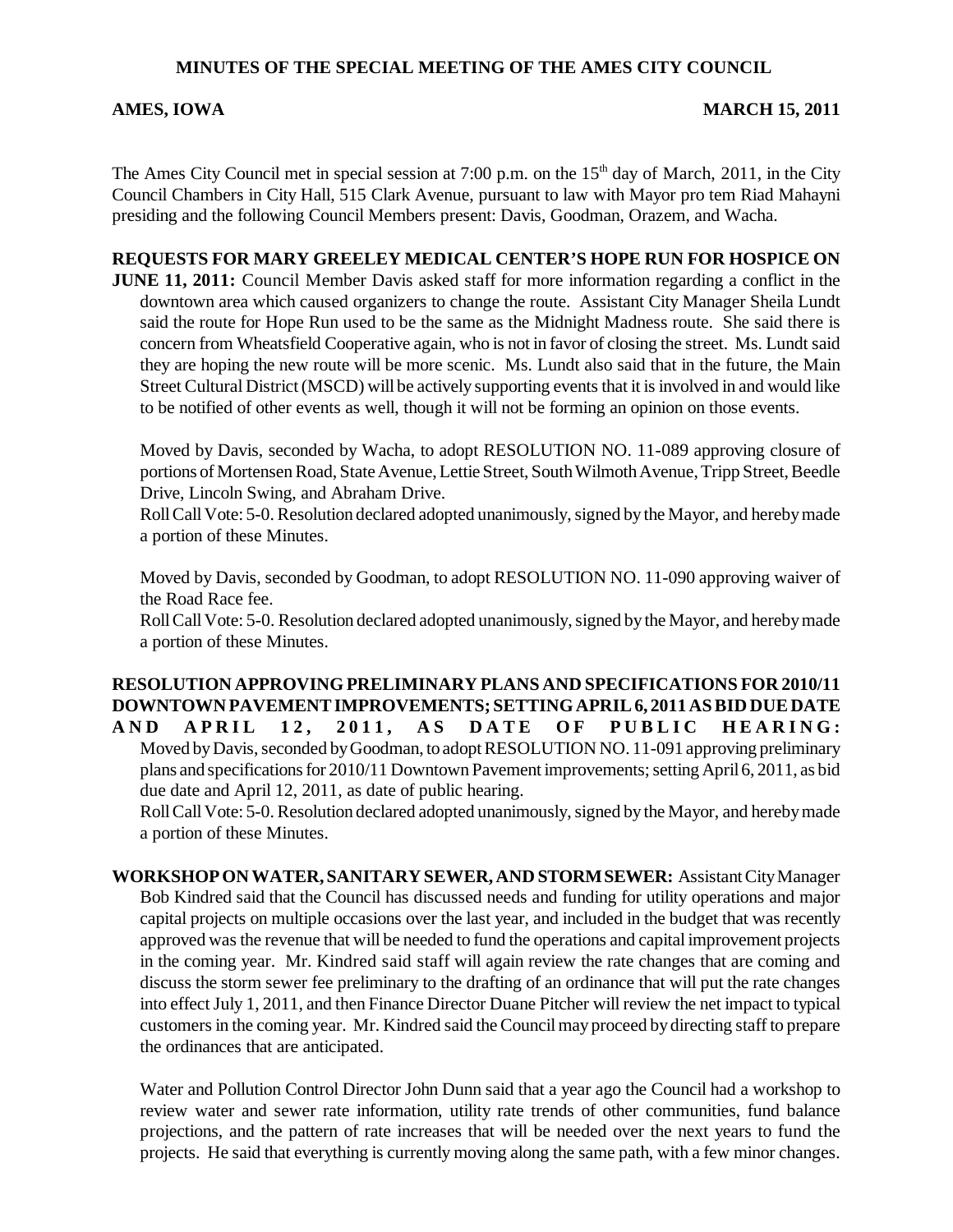Mr. Dunn highlighted the trend for drinking water and sewer rate increases, both of which Iowa leads the national average. He also reviewed what ten years out would look like with no rate increases, and emphasized that there is a clear need for revenue adjustments if the City will proceed with the projects in the Capital Improvements Plan (CIP). Mr. Dunn showed the pattern of rate increases over the next four years as projected in March of 2010, which included a rate increase of 10% for water and 9% for sewer in the 2011-12 fiscal year. With these increases, rates would go from being slightly below the statewide median to slightly above the statewide median for about a four year period, then back down below the median.

Mr. Dunn told the Council that since those projections were shared, there have been some notable changes that are impacting the rate projections. The changes regarding drinking water include flatter projections for operating expenses, and a delay in timing of the Water Plant project due to land acquisition challenges. For waste water, acceleration of the sanitary sewer evaluation, as well as the addition of the Water & Pollution Control Long Range Facility Plan are notable changes. With these factors considered, Mr. Dunn told the Council that the rate projections are being changed. For fiscal year 2011-12 water rate increases are now projected at 8%, and sewer rate increases are now projected at 10%.

Mr. Dunn said the delay in acquiring the land for the Water Plant is helpful in the short term, in the sense that there is more time to generate a fund balance reserve before the project is started. However, the delay is also now a concern because the method of funding was to be through the State Revolving Fund (SRF). However, the federal budget proposed includes a 40% reduction in SRF funds. Mr. Dunn said if the City is not able to use the low-interest SRF loans, that could have a significant impact on the cost of the project for the rate payers.

Mr. Dunn gave an update to the Council on the land acquisition. Mr. Kindred told the Council that City Manager Steve Schainker and Mayor Ann Campbell are in Washington, DC to speak with legislators regarding the SRF. He said that if revenue bonds were issued to fund the project, the rate increases would need to be much higher. Mr. Dunn said the City is on the state's intended use plan for the SRF, but that is not a loan commitment. He said there is an approved loan application for the planning and design phase services that will not be executed until the land acquisition is complete. Mr. Dunn said there is no firm loan commitment and there will not be one until after bids have been submitted and the City is ready to award a construction contract, which is approximately 18 months away.

Mr. Dunn said the next steps would be to revise ordinances reflecting an 8% increase in water rates, and a 10% increase in sewer rates with the first reading on April 12, second reading on April 26, and third reading on May 10. He said the new rates would be effective for consumption beginning June 1, which would be reflected in bills being mailed beginning on July 1, 2011.

Moved by Davis, seconded by Wacha for staff to draft an ordinance based on the recommendations to increase water rates 8% and sewer rates 10%. Council Member Goodman asked if the fund should be built up in anticipation of large projects. Mr. Dunn said that could be the case, or rates could be increased in order to fund specific projects. Mr. Kindred said the philosophical question is whether or not today's rate payers should pay for the improvements that will be made in the future. There was discussion on the issue. Council Member Goodman asked about the life of a water plant. Mr. Dunn said a water plant can last at least 50 years, and that the current plant is 86 years old. Vote on the Motion: 5-0. Motion declared carried unanimously.

Mr. Kindred reviewed the Council's effort to move stormwater billing from a uniform monthly fee per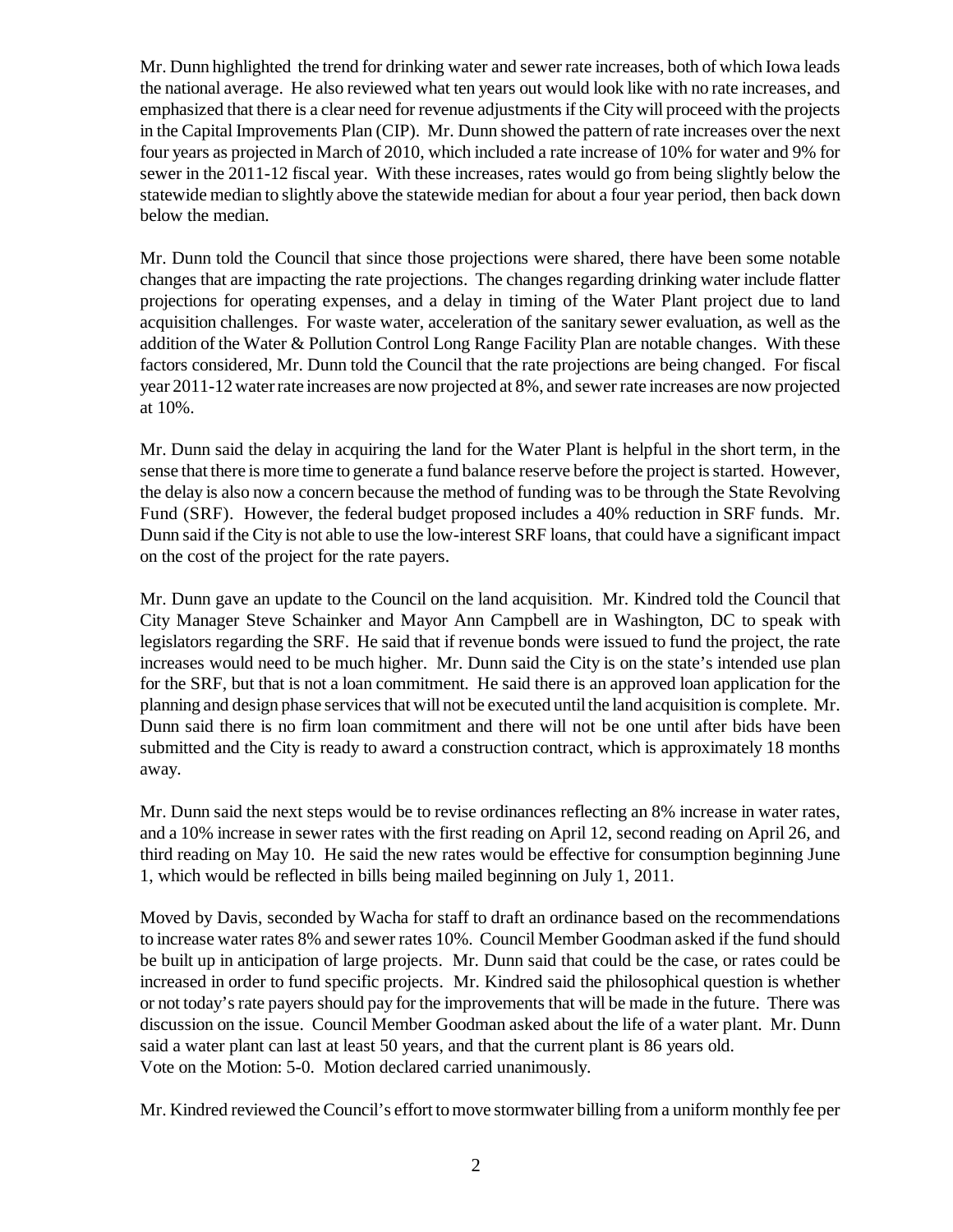utility account to a billing system that is based on impervious area. He said that on November 23, 2010 the Council took action to implement a 15% increase in the first year and to phase in the residential contribution difference over a 5 year period, beginning on July 1, 2011. Mr. Kindred said that staff does not believe there is now enough time for educating the public, and for impacted property owners to plan for the proposed increase, and is recommending delaying implementation of the shift to an ERU system based on impervious area until July 1, 2012. He told the Council that in the interim, it is being recommended that the monthly stormwater fee be increased to \$3.45 per utility account in order to generate the revenue needed to address our capital improvement needs beginning in FY 2011- 12.

Council Member Davis asked why a 15% increase was chosen. Mr. Kindred said that no matter which fee structure is chosen, a 15% increase across the board is needed.

Council Member Orazem said he was concerned that the publicly owned property is not represented correctly. Mr. Kindred said there is no set way this must be done, and said this is based on what staff understood from the discussion in November. He said if the Council would like staff to re-explore any elements of this, then he would recommend giving staff that direction now so that decisions can be made. Mr. Mellies said ideally there would be plenty of time to educate the public, since for some customers, this change will be drastic.

Council Member Goodman reviewed the discussion from November, and stated that the new billing method will be more equitable, and that he likes the five year time period to phase in the difference.

Moved by Goodman, seconded by Wacha, to approve Alternative 3, delaying implementation of the shift to an ERU system based on impervious area until July 1, 2012, and directing staff to prepare an ordinance to increase the monthly stormwater fee to \$3.45 per utility account beginning July 1, 2011. Council Member Wacha wanted verification that Alternative 3 includes the implementation of the ERU based system with a minimum charge per account as stated in Alternative 1. Mr. Kindred verified that the only difference between Alternatives 1 and 3 is delaying implementation of the ERU system based on impervious area until July 1, 2012.

George Covert, 3000 Northridge Parkway, Ames, thanked the City Council for taking action and moving forward on the issue.

Vote on Motion: 5-0. Motion declared carried unanimously.

Finance Director Duane Pitcher reviewed the combined utility bill sample calculations. Mr. Pitcher said there is no "typical" customer, so time is needed to address the significant increases to some customers.

Mr. Kindred said that in the future, staff is hoping to create a means for customers to go online and click on their property to see what the change to their bill will be.

Member Orazem asked if the percentages on page two of the Council Action Form could be adjusted to reflect the City's impervious area. He said he feels that if the public property was included, the shares of imperviousness would be more fairly represented. Discussion ensued on the "fairness" of the distribution.

Mr. Kindred said staff can distribute examples based upon Council Member Orazem's spreadsheet for information purposes. Mr. Mellies said staff will recalculate the figures to include rights-of-way.